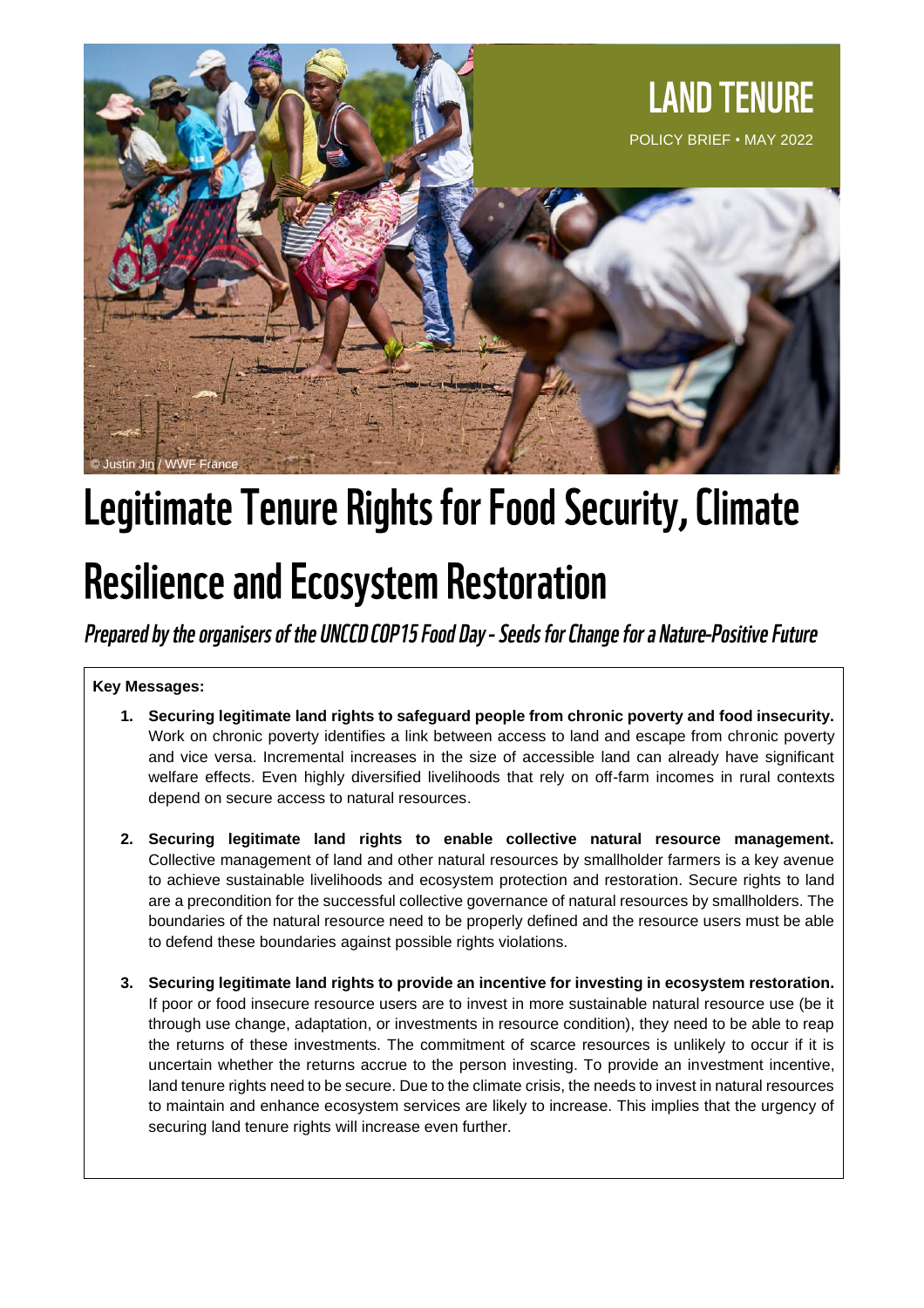- **4. Securing legitimate land rights to enable local innovations for sustainable resource use.**
	- Innovations are necessary to address the magnitude and the urgency of the interrelated food, biodiversity, and climate crises. Local resource users are often the prime innovators to find adapted resource use solutions. Hence, there is a need to secure spaces for locally driven innovations. Power dynamics exist at all levels, and infringements of the land rights of the most "powerless" frequently occur. Therefore, providing space for local innovations requires a rights-based framework. Social innovations and securing legitimate land tenure rights are two sides of the same coin.

#### **5. Securing legitimate land rights to democratise the food system.**

Acknowledging legitimate land tenure rights and redistribution of land rights can also contribute to a changing political environment in rural areas, as there are often close ties between landholding and political power. In the absence of acknowledged claims to resources (be it through codification or by other means), valuable natural resources are nevertheless likely to be used. In these contexts, acknowledging the legitimate land tenure rights of smallholders to natural resources is very likely to alter the distribution of access among societal groups. Securing legitimate land tenure rights is a pathway towards equity and one way to create more democratic food systems.

# **Background: The basics of land tenure lingo**

Language on land tenure and land rights is notoriously complex. Further, different legal histories give similar terms very different meanings, compounding complexity. To avoid misunderstandings, here is an introduction to land tenure lingo:

- Land rights are adaptable social relations, not static things. Rights exist because others bear the duty to observe them and because States have the obligation to protect them. Land tenure is insecure, if there is a risk that third parties violate rights or if the State cannot or does not enforce them. The perceived land tenure insecurity matters for investment decisions including the investment of labour and time.
- Rights do not need to be individualised and codified to be legitimate. Collective, communal rights are as important as individual rights. Rights can be recognised by statutory and customary systems. To determine what a suitable land rights regime is, context matters.
- Very often, women, youth, persons with disabilities, disadvantaged communities, and indigenous people suffer from violations of their land rights. Their rights require special attention to be secured.
- Land rights are one element of an enabling environment of sustainable land and natural resource use, they are a necessary but not a sufficient criterion. Land rights need to form part of broader reforms to create an enabling environment, that includes inclusive rural financial systems, responsive extension services, and access to markets.
- Country Parties who wish to strengthen responsible governance of tenure of land can build on a wealth of global agreements. The Voluntary Guidelines on the Responsible Governance of Tenure of Land, Fisheries, and Forests in the Context of National Food Security (VGGT) have been unanimously adopted by members of the UN Committee on World Food Security. That means, wherever you are from, your country has adopted this global standard on responsible land tenure governance. Further, binding human rights agreements underpin the principles included in the VGGT.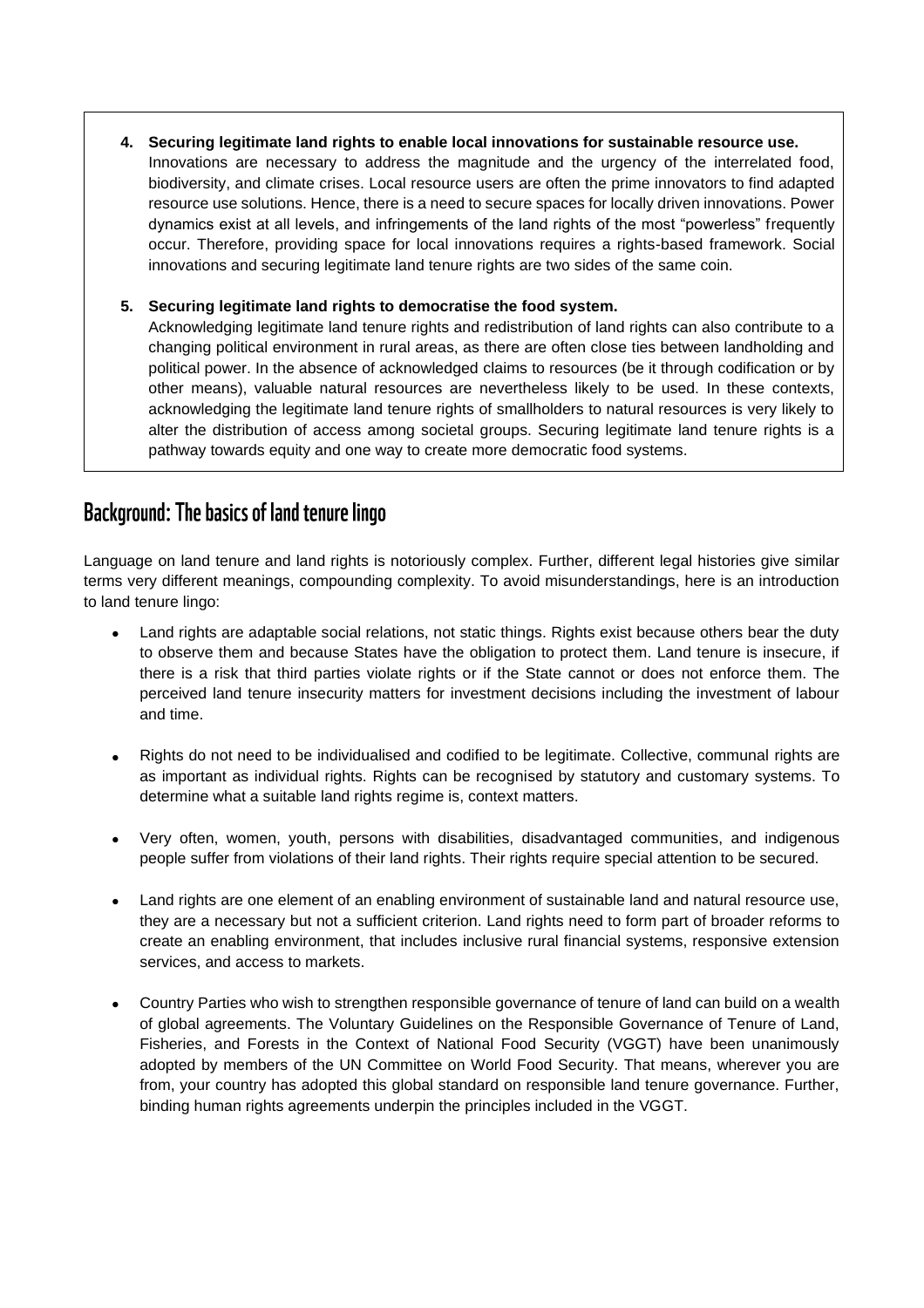The UNCCD decision 26/COP.14 on land encourages the parties to follow the VGGT in the implementation of activities to combat desertification/land degradation and drought and achieve Land Degradation Neutrality (LDN). Parties are invited to adopt national land governance legislation and procedures supporting sustainable land use and land restoration and are encouraged to recognise legitimate tenure rights, including customary rights.

# From scarcity to prosperity – Responsible land governance to enhance food security and resilience

Sustainable land use is a key factor in many of the most pressing socio-ecological challenges of our time. As the United Nations Convention to Combat Desertification (UNCCD) states, "healthy and productive land can play an unparalleled role as an engine of economic growth and a source of livelihood for billions worldwide, including the most vulnerable populations".<sup>1</sup> The approach of LDN can become an accelerator for achieving the United Nations Sustainable Development Goals (SDGs) by contributing to the restoration of natural resources and improving food security, thus reducing poverty and hunger and stimulating economic growth<sup>2</sup>.

For smallholder farmers to become the drivers of sustainable land management, and to actively participate in the achievement of LDN at national level, it is essential to promote responsible land governance. This means guaranteeing tenure security for smallholder farmers and other marginalised natural resource users. It is against this background that the landmark Decision 26 on land tenure was reached at the 14th Session of the Conference of the Parties to the UN Convention to Combat Desertification (UNCCD, COP 14) in New Delhi in 2019.

The Decision on Land Tenure recognises the importance of responsible land governance for sustainable land management and restoration, as well as for combatting desertification, land degradation and drought. The decision, recognising the importance of responsible land governance in the implementation of LDN activities, also encourages stakeholders to comply with the principles of tenure governance set down in the VGGT.

The VGGT are a globally accepted framework of reference for improving the governance of tenure of land, fisheries, and forests with the overarching goal of achieving food security for all. While many countries have expressed their commitment to combatting land degradation by setting national-level targets to achieve LDN, few have adopted the land tenure decision. Additionally, the application of the VGGT themselves is limited as states appear slow to comply with a non-binding agreement. As a result, individuals' and communities' legitimate land rights are frequently violated by different actors, including the state. For example, LDN measures often prioritise conservation over the tenure security of affected communities. This in turn limits the ability and willingness of those with vulnerable tenure rights to contribute to the conservation and restoration of land. Furthermore, it threatens their food security and resilience in the context of climate change.

# **Outlook: Towards progress at the local level**

Recent case studies conducted by TMG Research show that LDN measures have a direct impact on tenure rights and livelihoods of communities.<sup>3</sup> The data from the studies conducted in Kenya, Benin, Malawi, and Madagascar underlines that local communities often lack the capacities to leverage international standards to hold government actors to account. Governments in turn fail to fully recognise legitimate tenure rights and do not follow the provisions of the VGGT. Therefore, in many contexts, national and local civil society organisations are crucial intermediaries to achieve progress on securing legitimate land rights at the local level. They need to be strengthened to provide the essential services to communities.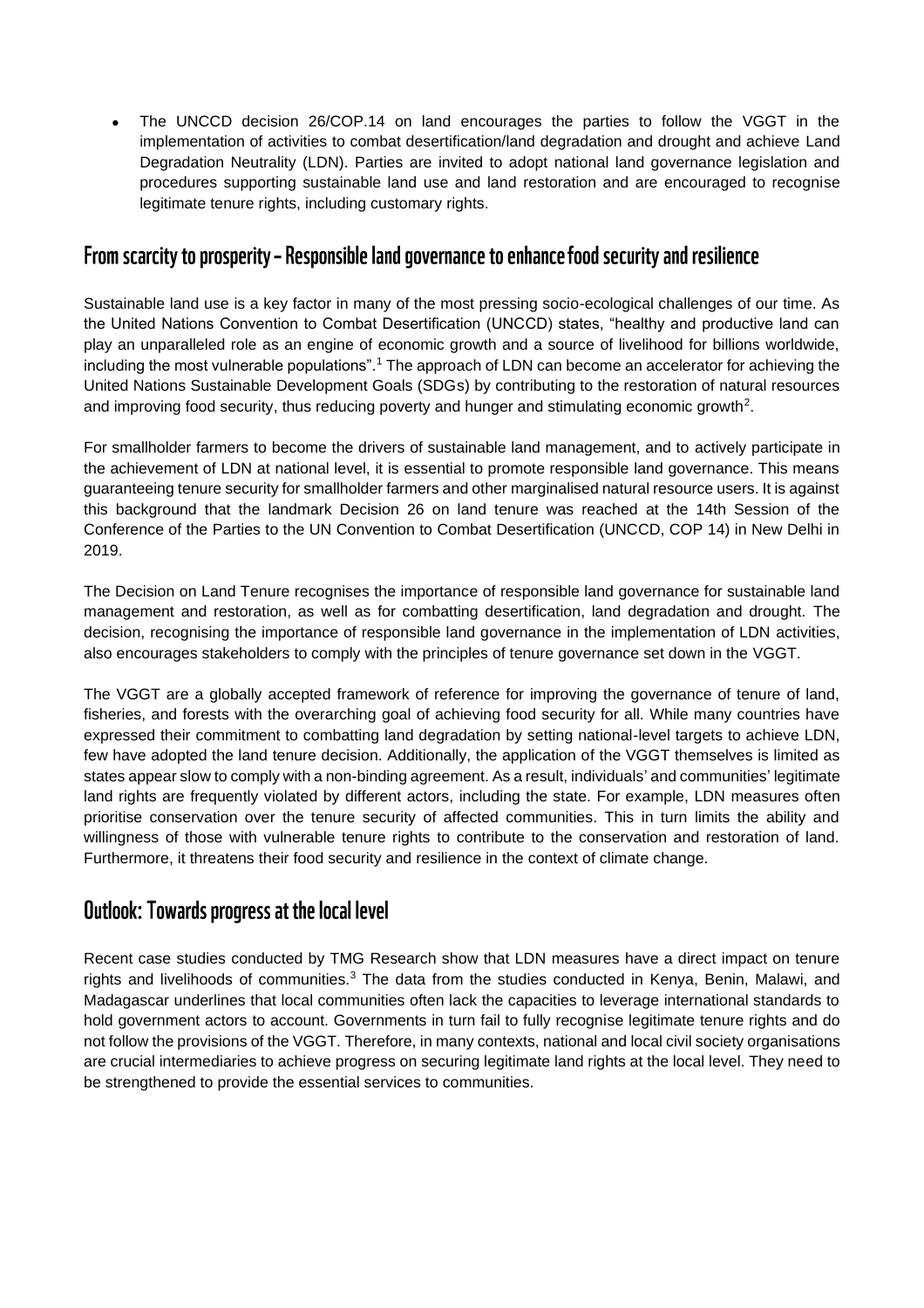The recognition of legitimate land rights is key to ensure that measures implemented in the context of LDN and climate change adaptation and mitigation achieve their intended impacts. Strong tenure rights empower local communities, enable them to profit from and contribute to ecosystem restoration while becoming more resilient and food secure. The international community can provide financial and technical support to ensure tenure security effectively contributes to safeguarding people, livelihoods, climate, and biodiversity.